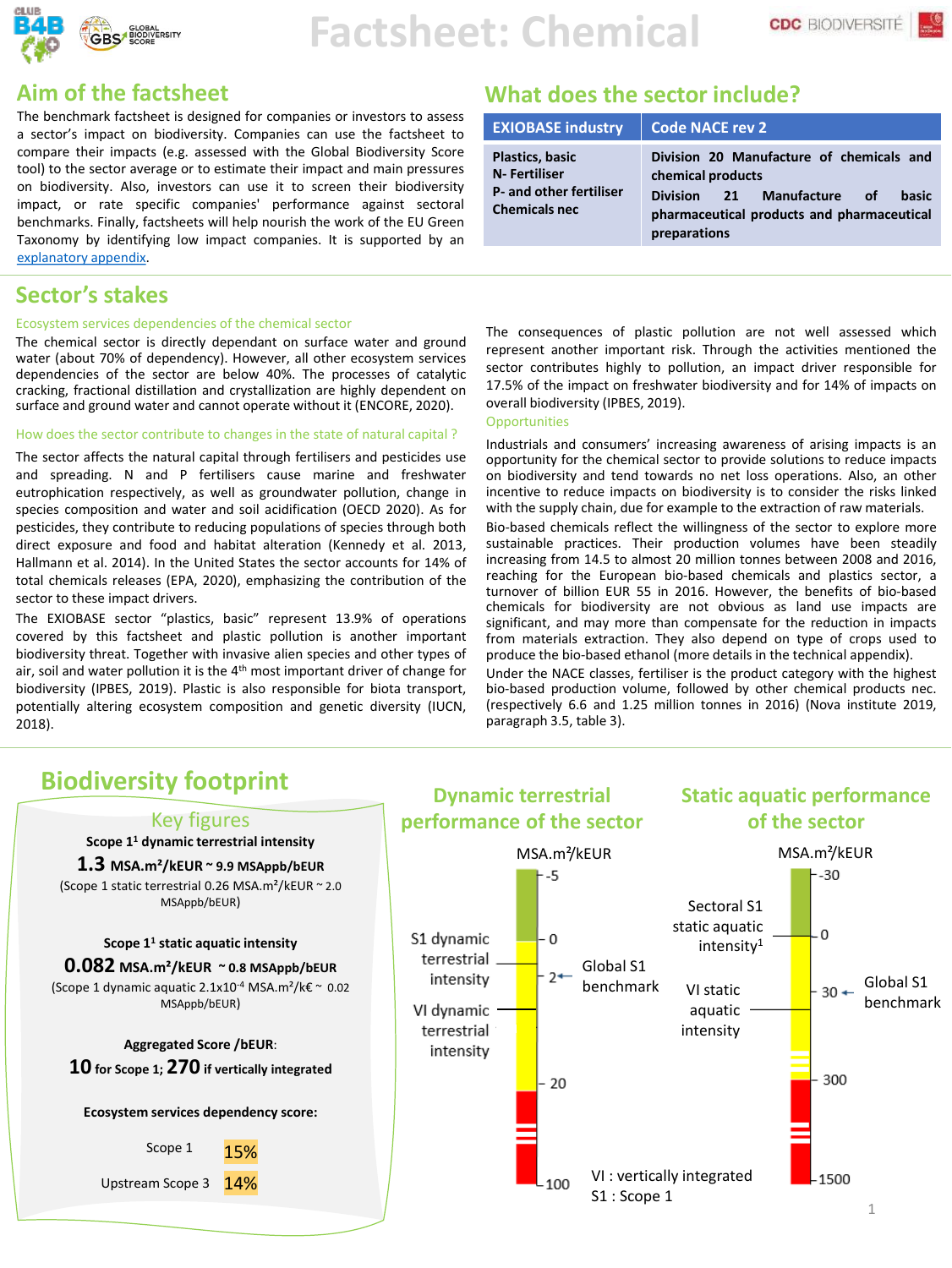

 $\frac{6}{2}$ 

## **Biodiversity footprint (continued)**

|                    |                | <b>Impact intensity -</b><br>MSA.m <sup>2</sup> /kEUR |                                 |
|--------------------|----------------|-------------------------------------------------------|---------------------------------|
|                    |                | Scope 1                                               | <b>Vertically</b><br>integrated |
| <b>Terrestrial</b> | <b>Dynamic</b> | 1.3                                                   | 6.5                             |
|                    | <b>Static</b>  | 0.26                                                  | 630                             |
| <b>Aquatic</b>     | <b>Dynamic</b> | $2.1*10-4$                                            | 0.24                            |
|                    | <b>Static</b>  | $8.2*10^{-3}$                                         | 53                              |

## **Scope and industry breakdown**

The graphs showing results per sub-sector and per Scope are displayed in MSA.m²/kEUR of turnover of the whole sector Chemical.

For all three EXIOBASE industries the terrestrial dynamic Scope 3 impacts are the most important, especially the rest of upstream Scope 3. This is due to the fact that the sector relies on other sectors for primary raw materials, for which extraction processes are more impactful. Note that the impact due to the extraction of phosphorus (P) is not estimated by the current version of the GBS. The Scope 1 also represents a substantial portion of the impact, mostly due to climate change.



Breakdown by EXIOBASE industry and Scope Terrestrial Static, vertically integrated



## **Impact drivers breakdown: what are the main ones?**

The sector contributes to changing the state of the natural capital through different impact drivers. Compared to other sectors, the climate change pressures are particularly significant. More specifically:

Terrestrial dynamic impacts are due to:

- Climate change: 63%
- Land Use: 36%

Terrestrial static impacts are due to:

- Land use: 78%
- Encroachment: 17%

Aquatic static impacts are due to:

- Land use in watersheds: 51%
- Wetland conversion: 20%
- Hydrological disturbance (due to water use): 21%



Source: GBS 1.2.2 computation, Oct 2021, Alexis Costes Source: GBS 1.2.2 computation, Oct 2021, Alexis Costes

In an attempt to estimate ecotoxic impacts of the sector, an assessment was made using data from the Environmental Protection Agency as input in the GBS. The data cover the substances released by the chemical sector (NAICS 325) in the United States and in 2019. More information about the aquatic and terrestrial static impacts is available in section 3.3.C.2 of the technical annex.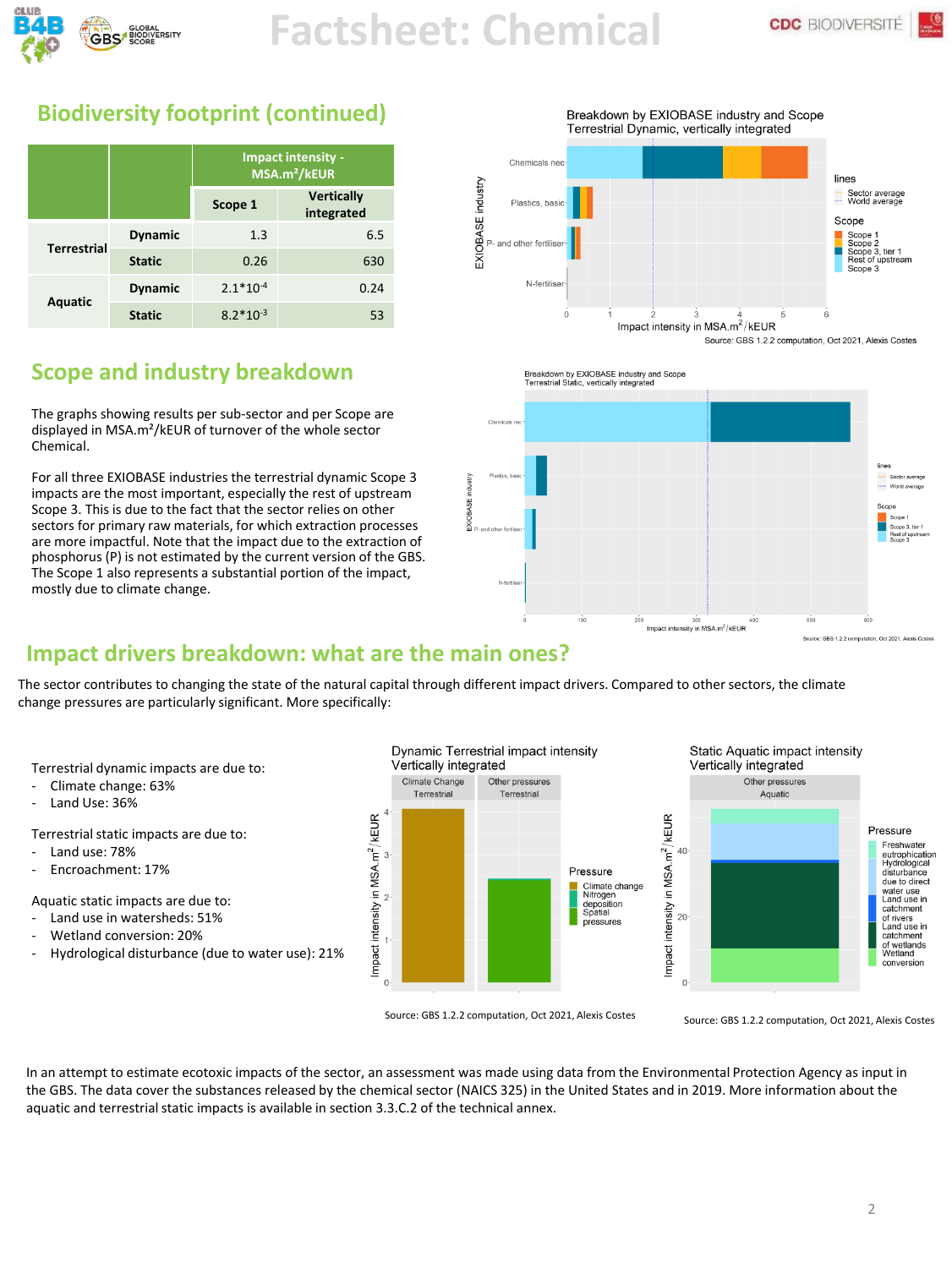

#### **Science-Based Target for Biodiversity (SBT)**

Different effort distribution methods have been defined to draw different Chemical industry's Dynamic Impact Per Allocation trajectories of reducing global impact on biodiversity. The trajectories are designed for the whole world (not only the Chemical sector) to:

Reach a global no net loss in 2030, meaning a world dynamic impact of 0 in 2030 Return in the "zone of functional integrity of the Earth system" by 2050

| <b>Allocation</b>                                                               | <b>Approach</b>             | Data used                                              |  |  |
|---------------------------------------------------------------------------------|-----------------------------|--------------------------------------------------------|--|--|
| Equality                                                                        | Everyone has the same right | Number of employees in the sectors<br>(2010)           |  |  |
| Efficiency                                                                      | Cost-effectiveness          | Cost of restoration ( $\epsilon$ .MSA/m <sup>2</sup> ) |  |  |
| Capability                                                                      | Industries' ability to pay  | Turnover (M€) (2011)                                   |  |  |
| Sovereignty                                                                     | Grandfathering              | 2020 dynamic impact (MSA.km <sup>2</sup> /year)        |  |  |
| The efficiency allocation seems very severe to the chemical sector. This can be |                             |                                                        |  |  |

The efficiency allocation seems very severe to the chemical sector. This can be explained by the relatively low dynamic impact of the sector and lower restoration costs. On the opposite, the equality allocation is more advantageous for the sector due to a relatively low proportion of employees.



#### **Possible actions to reduce the impact on biodiversity<sup>1</sup>**

| Scope 1                 | During fertilisers production process, use filters to avoid spreading of particulates<br>Improve filtration and treatments of all rejections to air, soils or water<br>Use water efficient processes<br>Reduce prevalence of leaks, spills and reduce intentional and unintentional fugitive emissions<br>Adopt carbon capture and storage technology<br>Increase output efficiency and reduce need for facilities (reducing land occupancy)          |
|-------------------------|-------------------------------------------------------------------------------------------------------------------------------------------------------------------------------------------------------------------------------------------------------------------------------------------------------------------------------------------------------------------------------------------------------------------------------------------------------|
| Scope 2                 | For the production process use renewable electricity with demonstrated low impact on biodiversity<br>Optimise the production process to reduce energy consumption                                                                                                                                                                                                                                                                                     |
| <b>Upstream Scope 3</b> | Work with suppliers to improve current practices and switch suppliers only if no sufficient improvement can be made<br>Research lower impact substitutes for current raw materials<br>Step up recycling content of materials used<br>Use agricultural waste to produce bio-based solutions and minimize the impact, examples of bio-based products can be found in<br>the annex (Adopt an eco design approach to reduce material content of products) |
| Downstream Scope 3      | Improve waste collection and treatment schemes<br>Increase proportions of waste valorisation and recycling<br>Adopt application methods for pesticides that are least harmful to ecosystems                                                                                                                                                                                                                                                           |

#### **Environmental safeguards**

Some impacts and impact drivers are not yet covered by the GBS methodology. They should not be ignored when defining the biodiversity action plan. For example:

- Avoid locating activities on or near sites of high environmental value or establish a specific management plan. For instance, avoid deforestation and encroachment on protected areas for livestock or crop production (in Brazil, Congo, etc.);
- Take measures to limit the spread of invasive species, particularly during the transport of marine species. Implement measures to detect and eradicate such invasions;

The green taxonomy describes Do No Significant Harm for ecosystems (DNSH) for the manufacture of organic and inorganic basic materials, fertilisers and nitrogen compound and plastics in primary form. Activities should:

- Ensure an environmental impact assessment (EIA) has been completed in accordance with the EU Directives on Environmental Impact Assessment and Strategic Environmental Assessment.
- For sites/operations located in or near biodiversity-sensitive areas ensure that an appropriate assessment has been conducted in compliance with the provisions of the EU Biodiversity Strategy

For such sites/operations, ensure that:

- a site-level biodiversity management plan exists and is implemented in alignment with the IFC Performance Standard 6
- all necessary mitigation measures are in place to reduce the impacts on species and habitats; and
- a robust, appropriately designed and long-term biodiversity monitoring and evaluation program exists and is implemented.